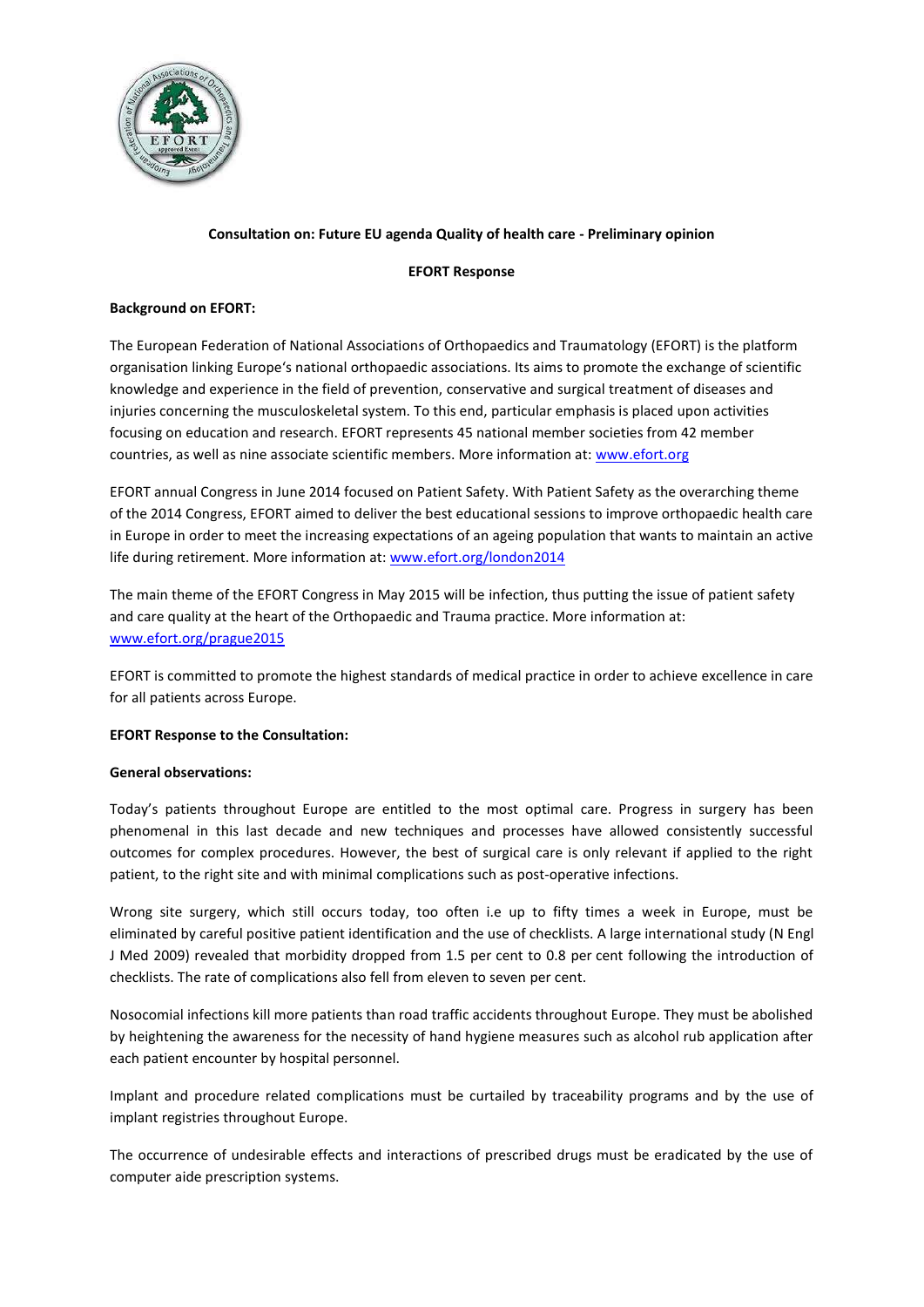

Educational programs must be set up throughout Europe to promote best practices and avoid physician errors in indications and use of the available sophisticated equipment and procedures.

It is only by applying proactively these basic patient-safety measures that patients will benefit wholly of the sophisticated surgical procedures available today while minimizing the risk of complications and untoward outcomes.

EFORT is sharing the expert view, that the EU Commission could play a crucial role in supporting important actions to be taken at the European level in order to improve quality of health care and safety of patients.

If patients as well as health professionals shall develop new future roles as expressed in the executive summary, it is necessary to strengthen specific education and training tools. In particular the following comments shall be made:

### Executive Summary

274: It is very important, that the experts "recognise the importance of allocating more funds to research activities aimed at investigating the possible strategies to scale up the resilience of health systems to promptly respond to upcoming challenges". It would also be necessary to raise the expenses for education and training, but this recommendation cannot be found in the opinion at all.

282: It is unclear, how the proposed development of "a Europe-wide health education program encompassing health literacy, patient safety and health care" can be achieved. Neither in the Executive Summary nor in the subsequent chapters of the opinion a detailed proposal with appropriate listing of measures is outlined, explaining how this important goal can be reached. Only a very short set of actions can be found in chapter 3.6. (1669 – 1686). They also contain some aspects for the proposed "Education of health professionals and patient empowerment" listed on the nano level of table 1 (line 396), but it does not reflect the high significance of this proposal at all. In this context it shall be pointed out, that the Relevant Framework Programs' EU Projects on quality/safety (table 4 and 5) does only contain one specific program on patient empowerment (Empowering patients with chronic diseases (EMPATHIE); tender EAHC 2013/health04). From our point of view there should be more programs giving support in this important field of patients safety.

#### 3.2 Core dimensions for quality services in health care

822 (table 7): It is doubtful, whether the "establishment of Information Systems on the extent, types and causes of errors, adverse event and misses" is an appropriate and sufficient tool for development of patient safety information and learning systems. "Education and training of health care workers, management and administrative staff in health care setting" is important to promote patient safety and should indeed be embedded in undergraduate as well as postgraduate training. More and detailed information on how to achieve this, is lacking.

825 (table 8) : The recommendations to ensure "continuous education, access and use of evidence based information" through developing, maintaining, disseminating and stimulating adherence to adequate Guidelines and evidence based medicine tools cannot be overestimated. It is, however, absolutely unclear, how "training programmes for health professionals in order to guarantee that they can apply current professional knowledge" will be realized in the future throughout whole Europe.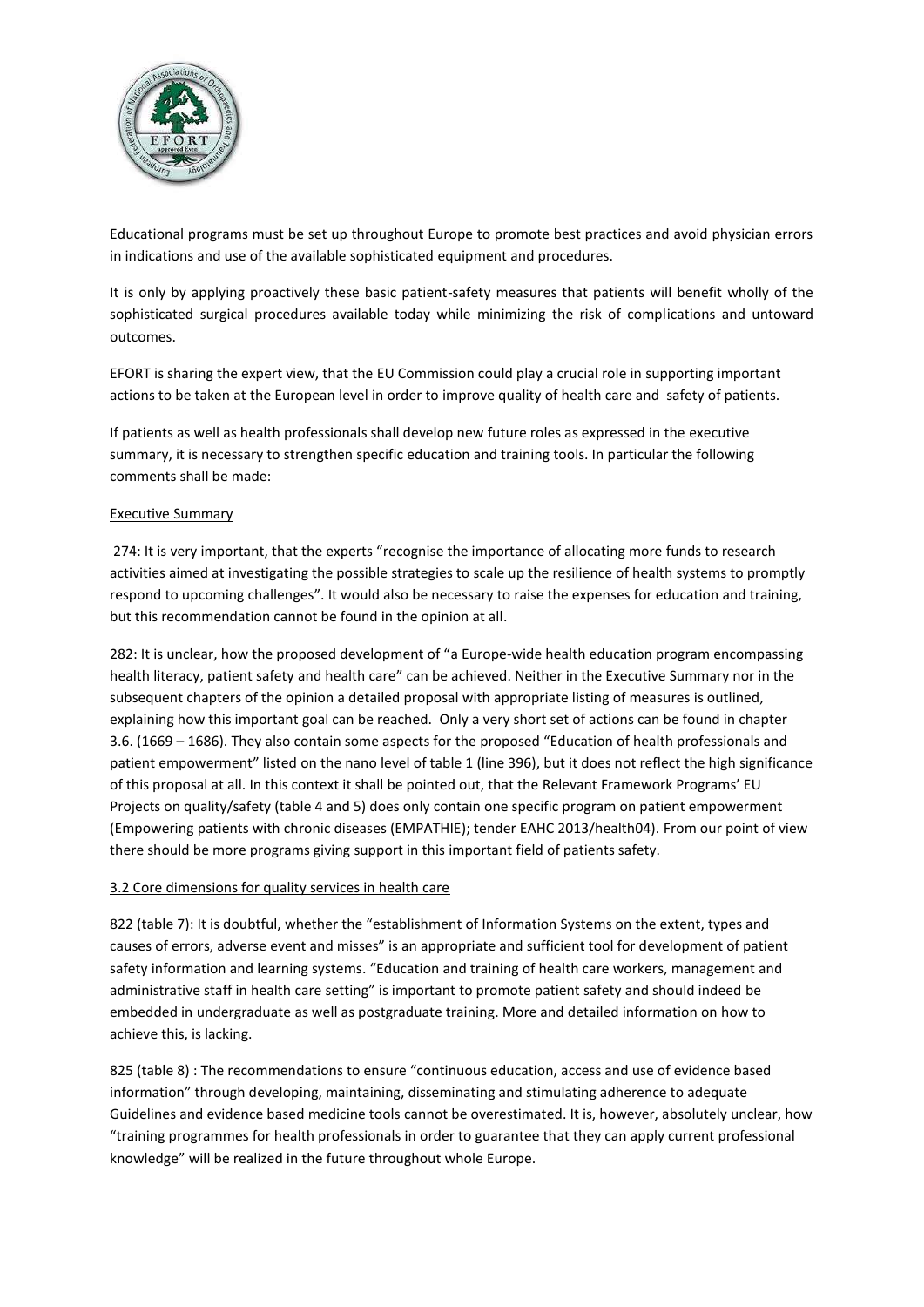

### 3.4.2. Elements of health care

1164 – 1234: In this important chapter essential requirements for future improvement of patient care are outlined: qualifications necessary to be considered as a health professional (i.e. monitoring, renewal and extension of licensing) and the assuring, that enough health professionals are available to provide care. No opinion is provided, however on how these important prerequisites will be approached.

### 3.6. Proposed actions at EU-level

1585: This Chapter highlights the 21st Century as a period where health systems are confronted with new challenges as well as with new opportunities. It is true that the EU Commission could play a crucial role in boosting the improvement of the quality of health care and the safety of patients. The listed actions are important and it is especially helpful, to find here – for the first time – some more information on how "Education and training in their new roles for both patients and health professionals" (1669 – 1686) can be executed. This important measure should be highlighted also in the executive summary, however. In "Miscellaneous recommendations" (1730 – 1732) it is stated that European member states shall be supported "in defining and developing clear processes to regulate health professionals across the EU in order to ensure that national and foreign health professionals are qualified and fit to practice". We agree that this is a very important task and would propose to address every initiative in order to support it.

In general we agree with the opinion, that education of health professionals and patients (patient empowerment) is a promising tool for enhancing health care quality and especially patient safety. It is necessary, however, to debate appropriate initiatives how to achieve this goal and to provide adequate finance resources on national and/or supra-national levels.

# **1662 HP: Promote the use of registries to collect data on health care quality and efficiency of different treatment options**

We agree with the Opinion of the experts that the use of registries to measure and monitor the efficiency and quality of care can help to build the evidence base for quality improvement. Building information systems, such as patient's registries, post-market efficacy studies for assessment of risk benefit, or comparative (relative) effectiveness research, are needed for assessing quality.

In Orthopaedics, registries provide an inventory of treatment outcomes in arthroplasty – e.g. for hip fracture patients -, thus facilitating production control, but also because awareness of these outcomes helps to improve quality and bring about improvements for large groups of patients. Registries also offer an opportunity to assess the major changes in the medical care organization and lead to improved treatment and more efficient utilization of resources.

With the upcoming revision legislation on medical devices, registries are becoming even more crucial in ensuring safe devices.

The [European Arthroplasty Register](http://www.ear.efort.org/) (EAR) is a voluntary cooperation of independent National Arthroplasty Registers and is an EFORT project, set up in 2005, which involves 36 national registries.

The general aim of the EAR is to:

 To define of common standards for data collection, data management and evaluations at European level to ensure a high level of comparability of national register data;